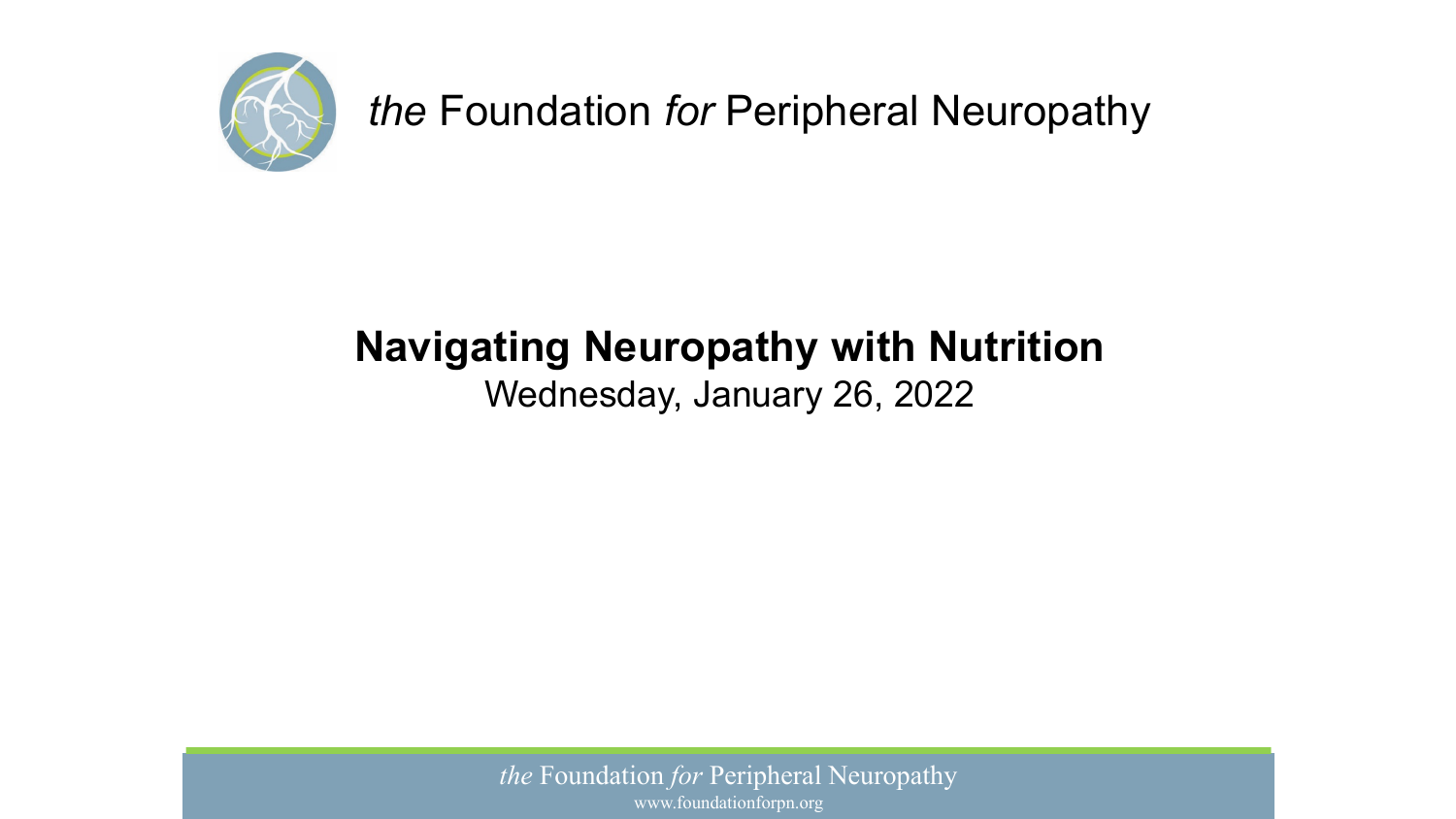



Lindsay Colbert *Executive Director*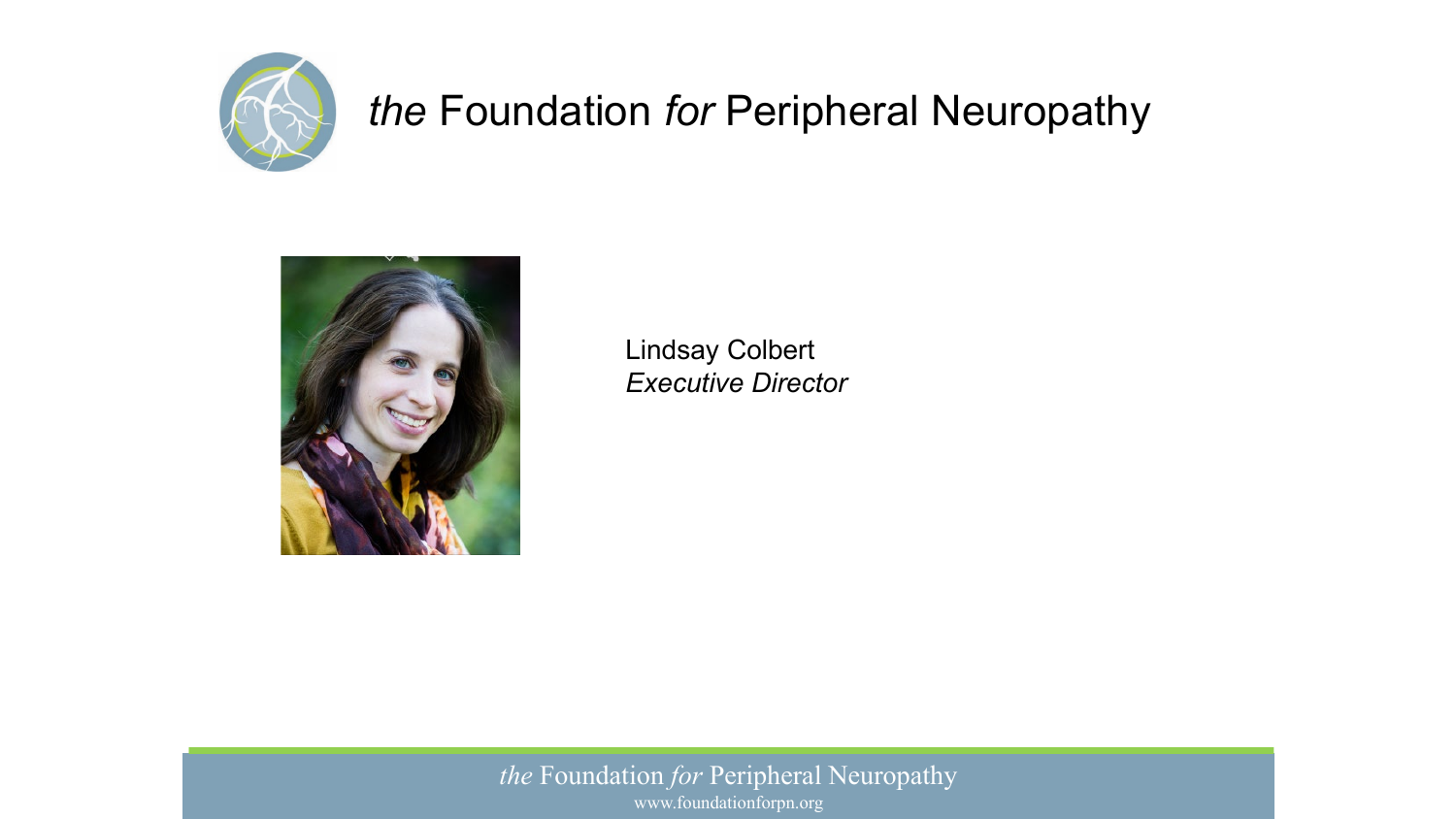

#### **Disclaimer**

- This information is for educational purposes only.
- I am not a physician. Please check with your doctor or qualified health care provider before beginning any diet, lifestyle change or supplement regimens to confirm there are no contraindications.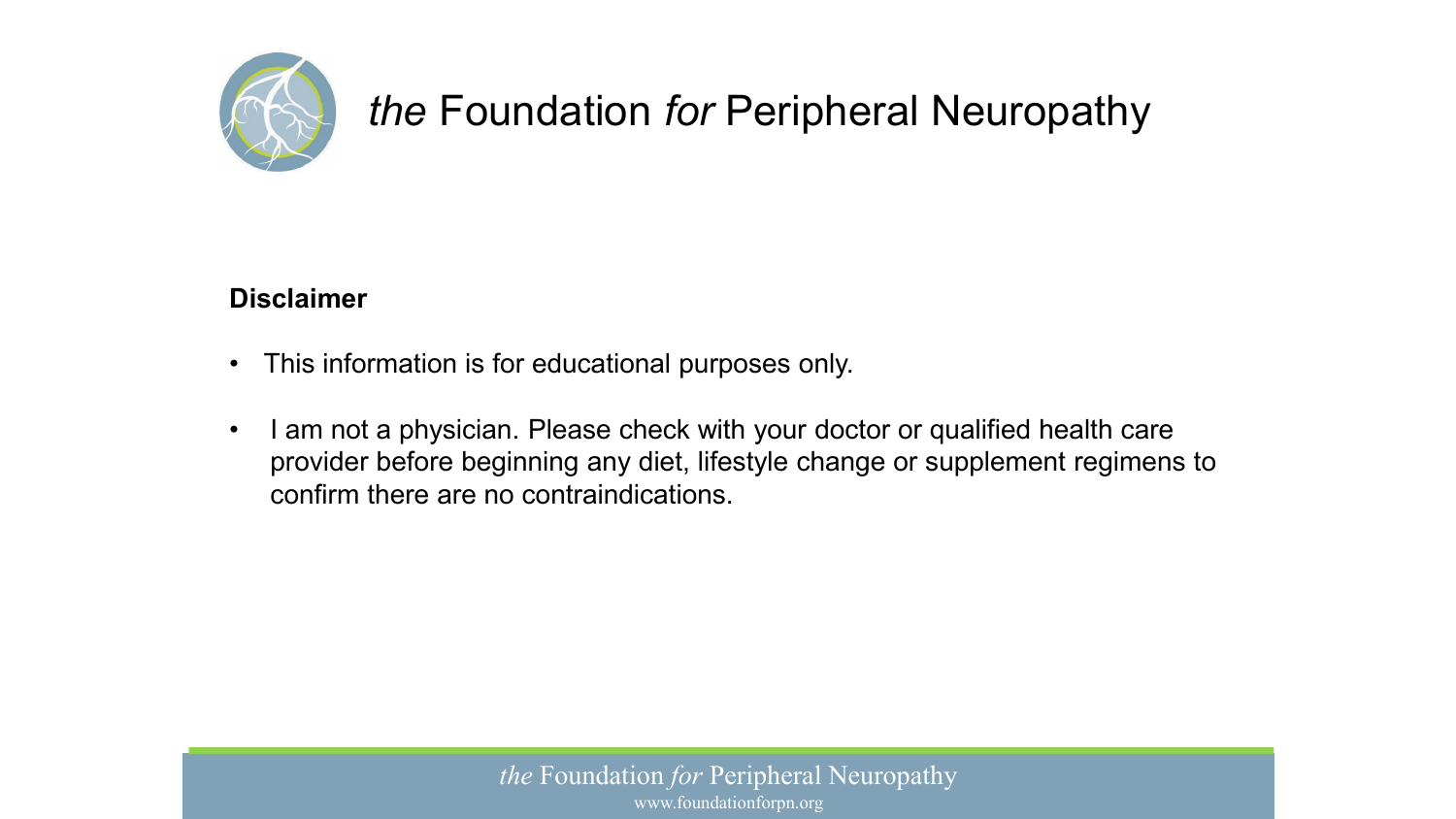

#### **Also to note:**

- Every patient that suffers from peripheral neuropathy has a unique experience.
- The cause of one's neuropathy plays a huge role!
	- Diabetes
	- **Chemotherapy**
	- Hereditary
	- Autoimmune
	- Idiopathic
	- And even Vitamin and Nutrition Deficiency, including **Vitamin B12**
- What are a patient's symptoms?
- There is currently no cure for neuropathy; however, a combination of treatments and lifestyle changes are prescribed to help manage symptoms.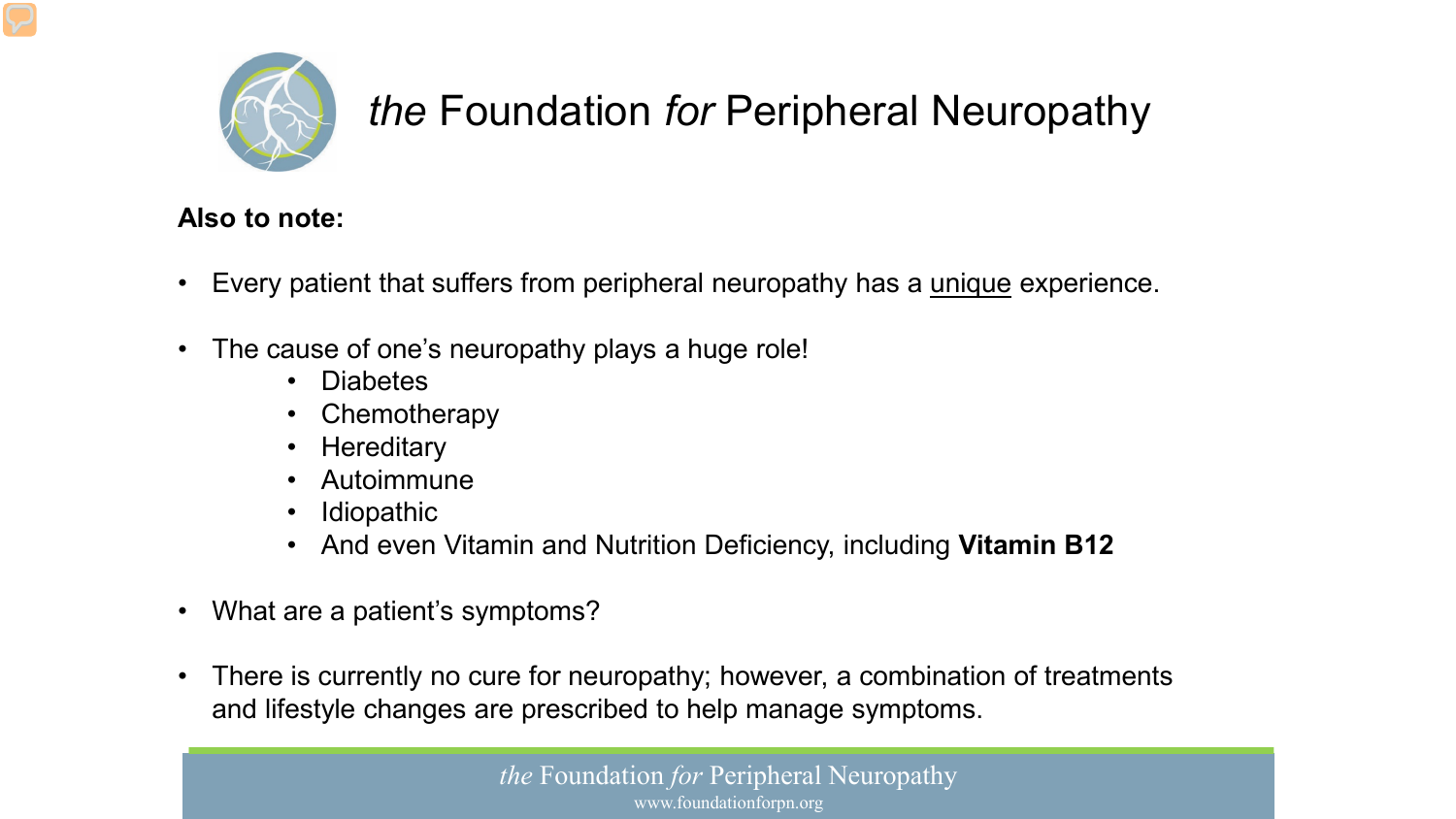

#### **Neuropathy is a common side effect of certain medications, especially those used in chemotherapy to fight cancer.**

Some of the drugs that may cause peripheral neuropathy include:

- Anti-alcohol drugs (Disulfiram)
- Anticonvulsants: Phenytoin (Dilantin®)
- Cancer medications (Cisplatin)
- ❖ Vincristine
- ❖ Heart or blood pressure medications (Amiodarone)
- $\div$  Hydralazine
- ❖ Perhexiline
- Infection fighting drugs (Metronidazole, Flagyl®, Fluoroquinolones: Cipro®, Levaquin®)
- ❖ Nitrofurantoin
- **❖** Thalidomide
- ❖ INH (Isoniazid)
- ❖ Skin condition treatment drugs (Dapsone)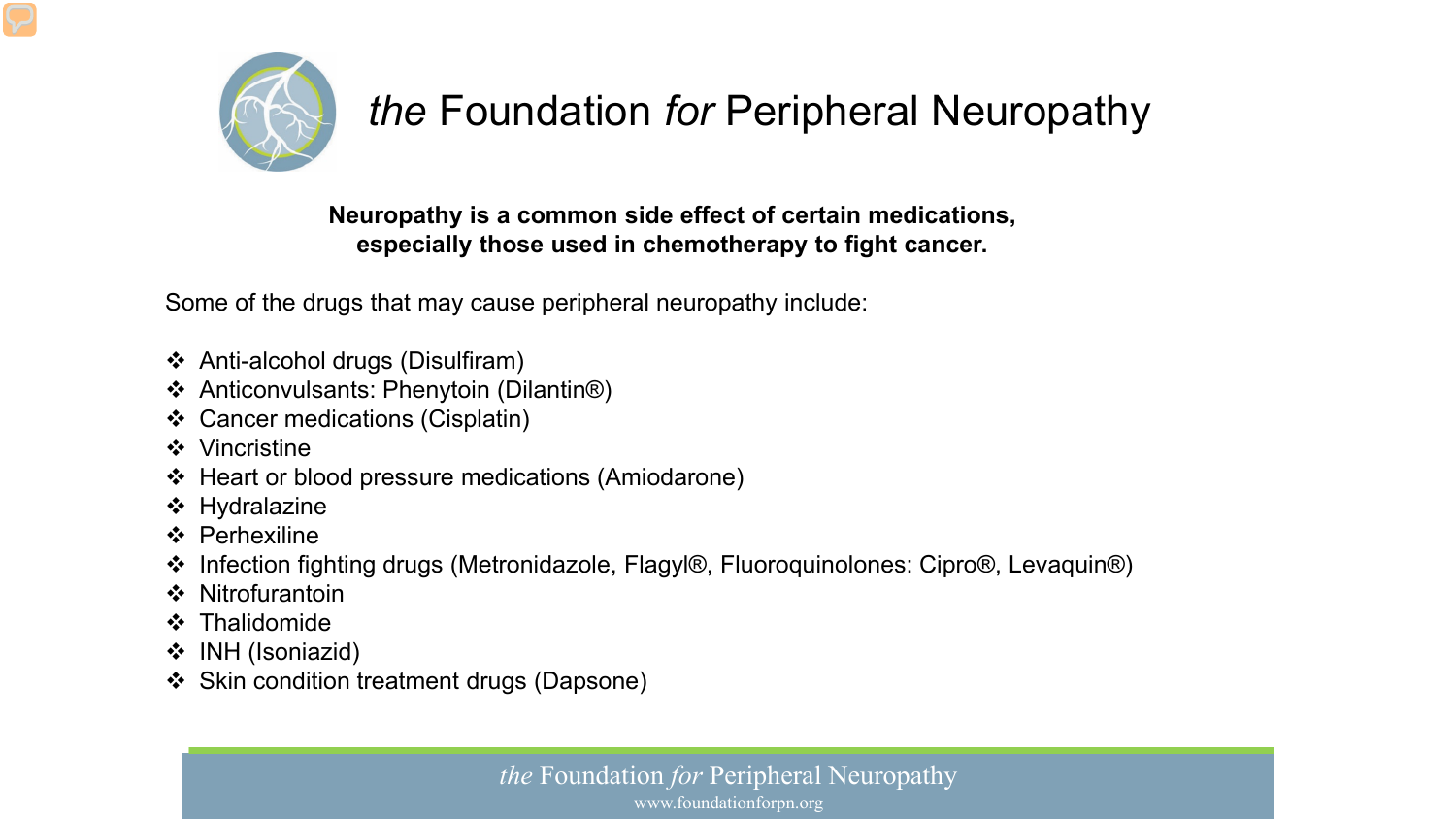

#### **CIPN Treatment & Therapy**

(Not all treatments and therapies may be indicated.)

Therapies focus on treating the symptoms, including:

- Medications causing the neuropathy may be stopped or altered
- Over-the-counter pain medications for mild pain
- For severe pain, take over-the-counter pain medication or prescription drugs used for peripheral neuropathy, on a regular basis—rather than waiting until nighttime when symptoms can become more severe
- $\triangleleft$  Antidepressants (for pain control)
- Take safety measures to compensate for loss of sensation
- Ask your doctor about special therapeutic shoes (which may be covered by Medicare and other insurance)
- $\div$  Lifestyle changes including diet and exercise!

*Reference: The Foundation for Peripheral Neuropathy's website*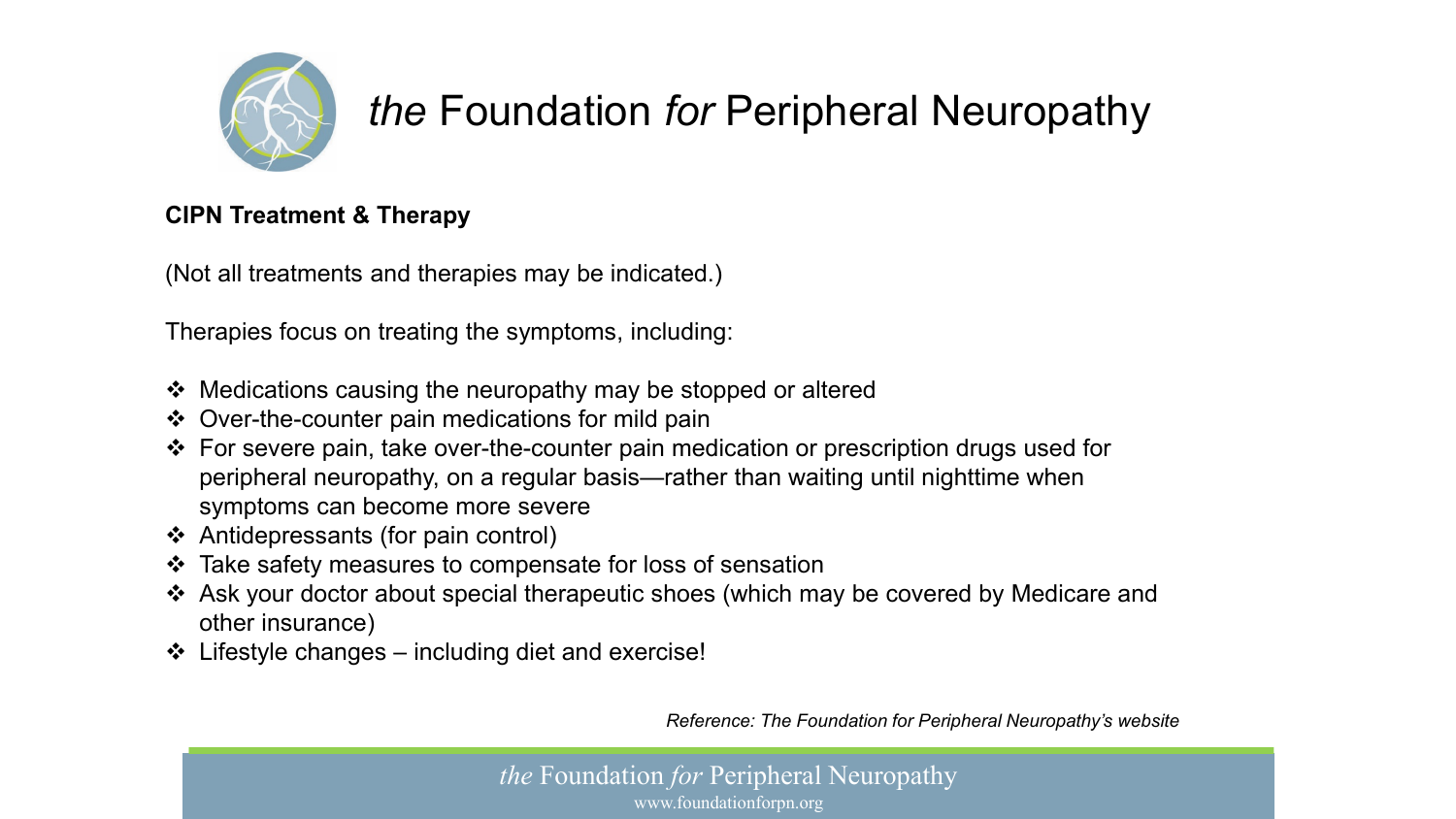

### **Nutrition: Omega-3 Fatty Acids**



- Fish, flaxseeds, walnuts
- Supplements: 3:2 ratio of DHA: EPA
- Target 1000mg/day of Omega-3 Fatty acids (there may be excess bleed with higher doses)
- May help with nerve regeneration in type 1 diabetic neuropathy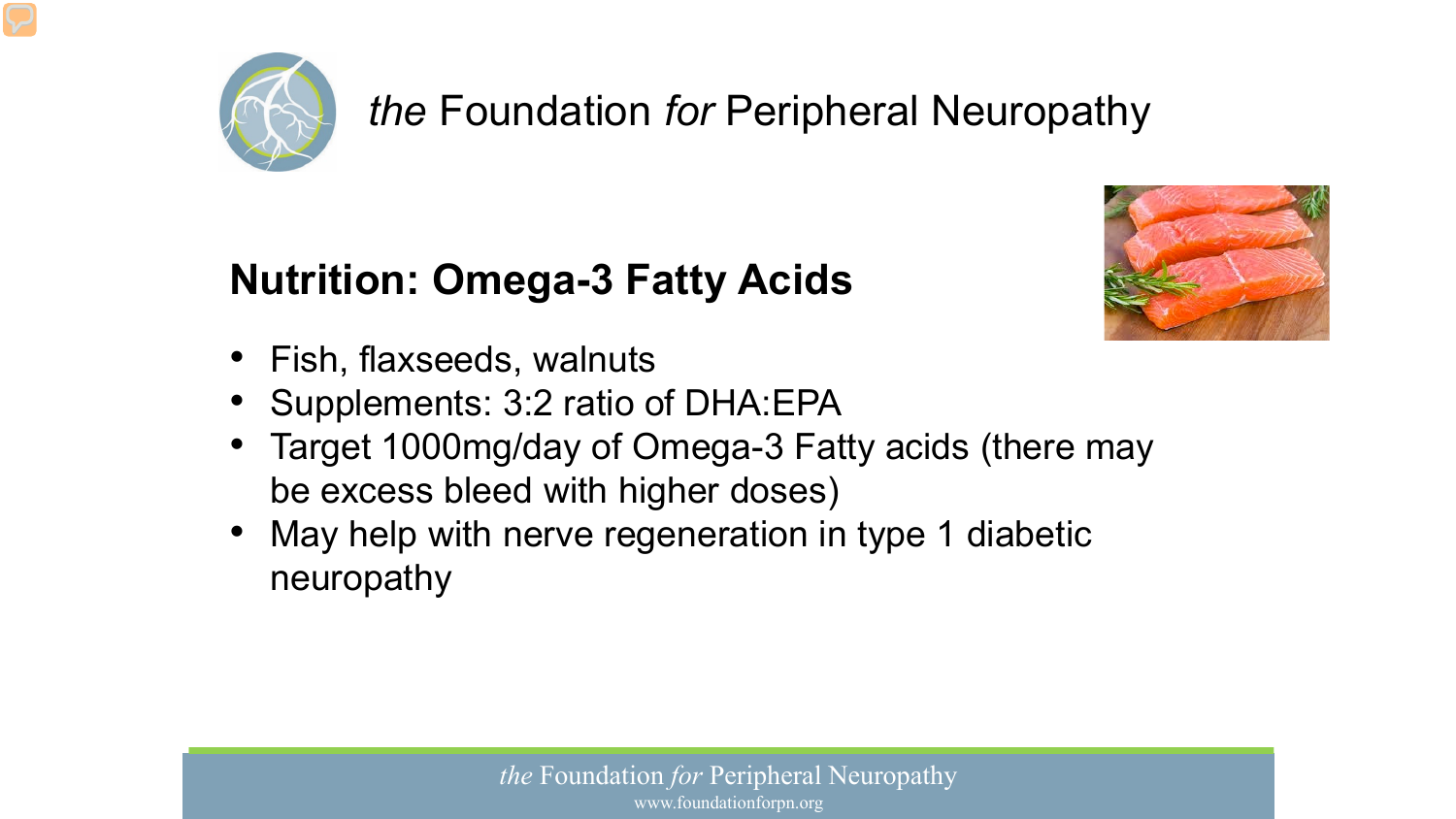

## **Nutrition: Fruits & Vegetables**

- Fruits and vegetables 5 servings/day
- Choose brightly-colored fruits and veggies
	- Ex: tomatoes, berries, broccoli, avocado, and spinach
- Berries = brain food
	- May function as a natural "Aricept"

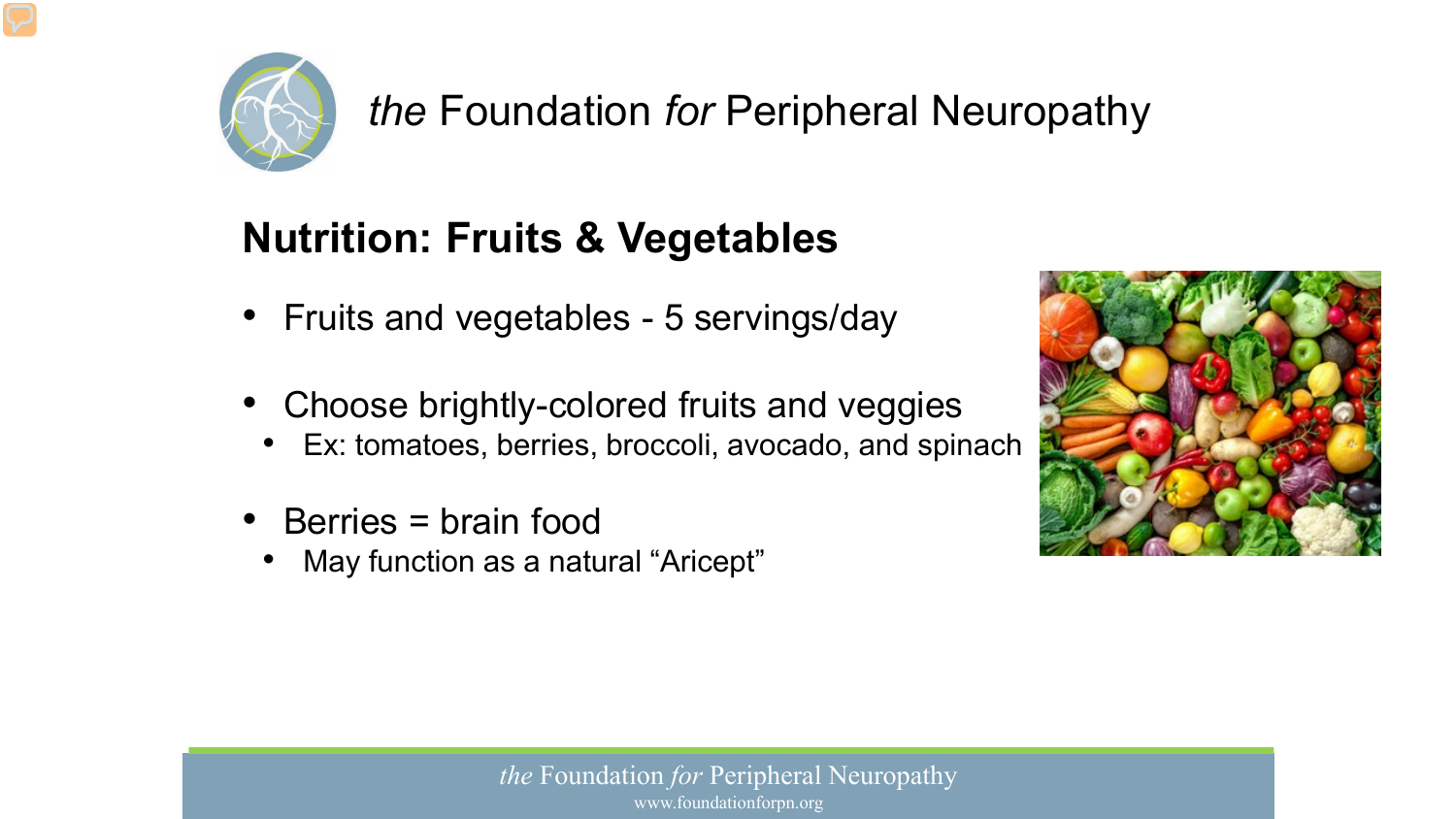

## **Nutrition: Gluten-Free Diet**

- May be helpful for weight loss, metabolic syndrome, diabetes
- Some substitutes:
	- **Brown rice**
	- Quinoa
	- Teff
	- **Buckwheat**

A study published in *Muscle & Nerve* in Dec. 2006, found that patients who followed a gluten-free diet showed improvements in their neuropathy symptoms after one year.

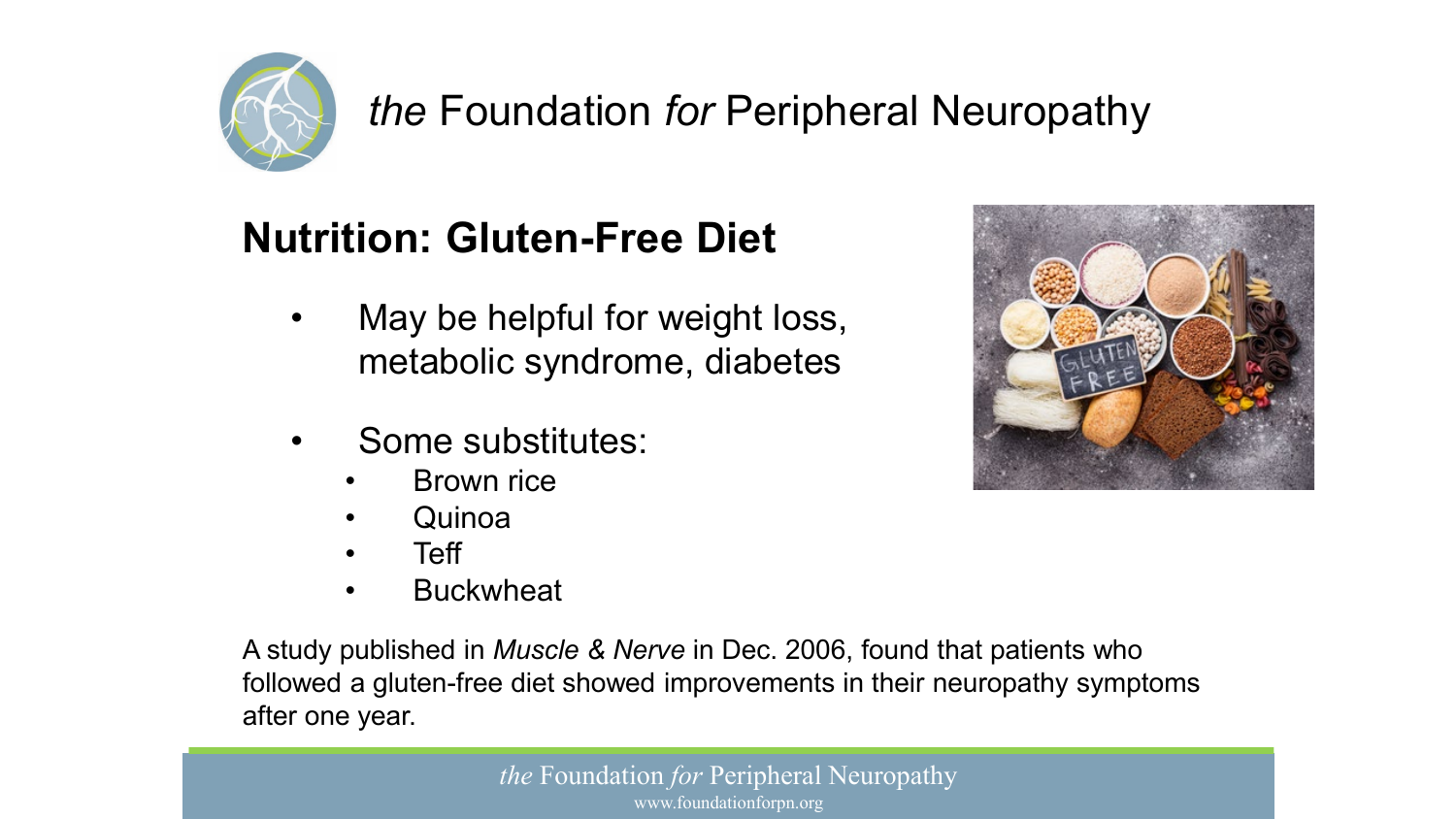

# **Nutrition**

- Avoid/reduce alcohol intake
- Cut sugar, artificial sweeteners
- Reduce processed foods
	- If you can't pronounce it, don't buy it
- Eat what you can digest
	- Kale, cauliflower, lentils, beans, chickpeas
- Reduce dairy intake
- Conventional vs organic foods
	- **Neonicotinoids**
	- Neurologic effects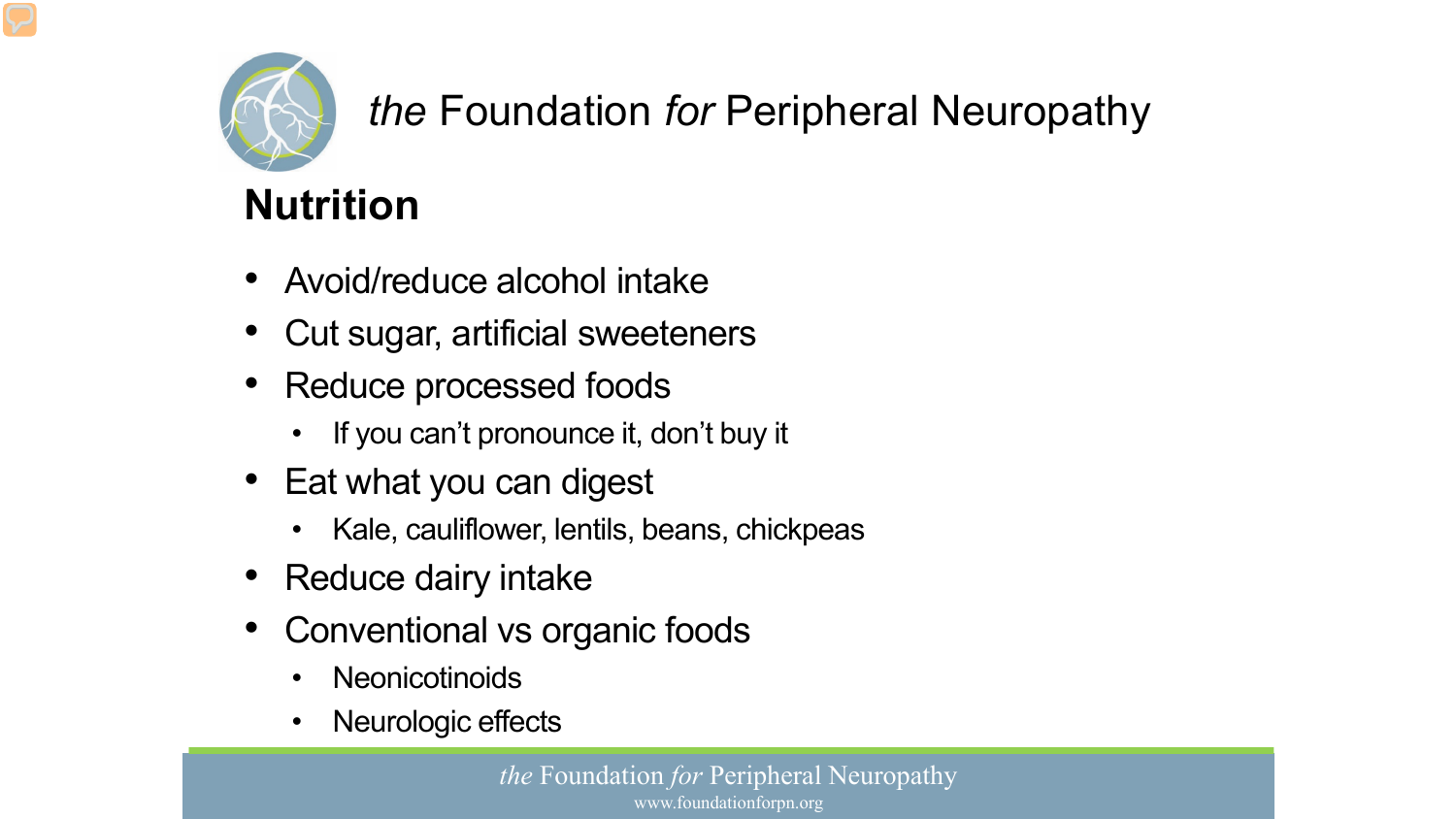

# **Nutrition – Specific Diets**

- Vegetarian diet + Exercise for diabetic PN
	- Improved pain in 17 of 21 SFN patients
- Low-fat, plant-based diet with B12 supplementation + weekly classes in diabetic PN (RCT)
	- Weight loss, reduced pain, improved electrical skin conductance (Sudoscan)
- Low Carbohydrate
- Ketogenic
- Anti-Inflammatory

Crane etal. J Nutr Med 1994;4:431-9 Bunner etal. Nutr Diabet 2015l5:e158 J Child Neurol. 2013 Aug; 28(8): 993–1001. Brain & Life. June/July 2021.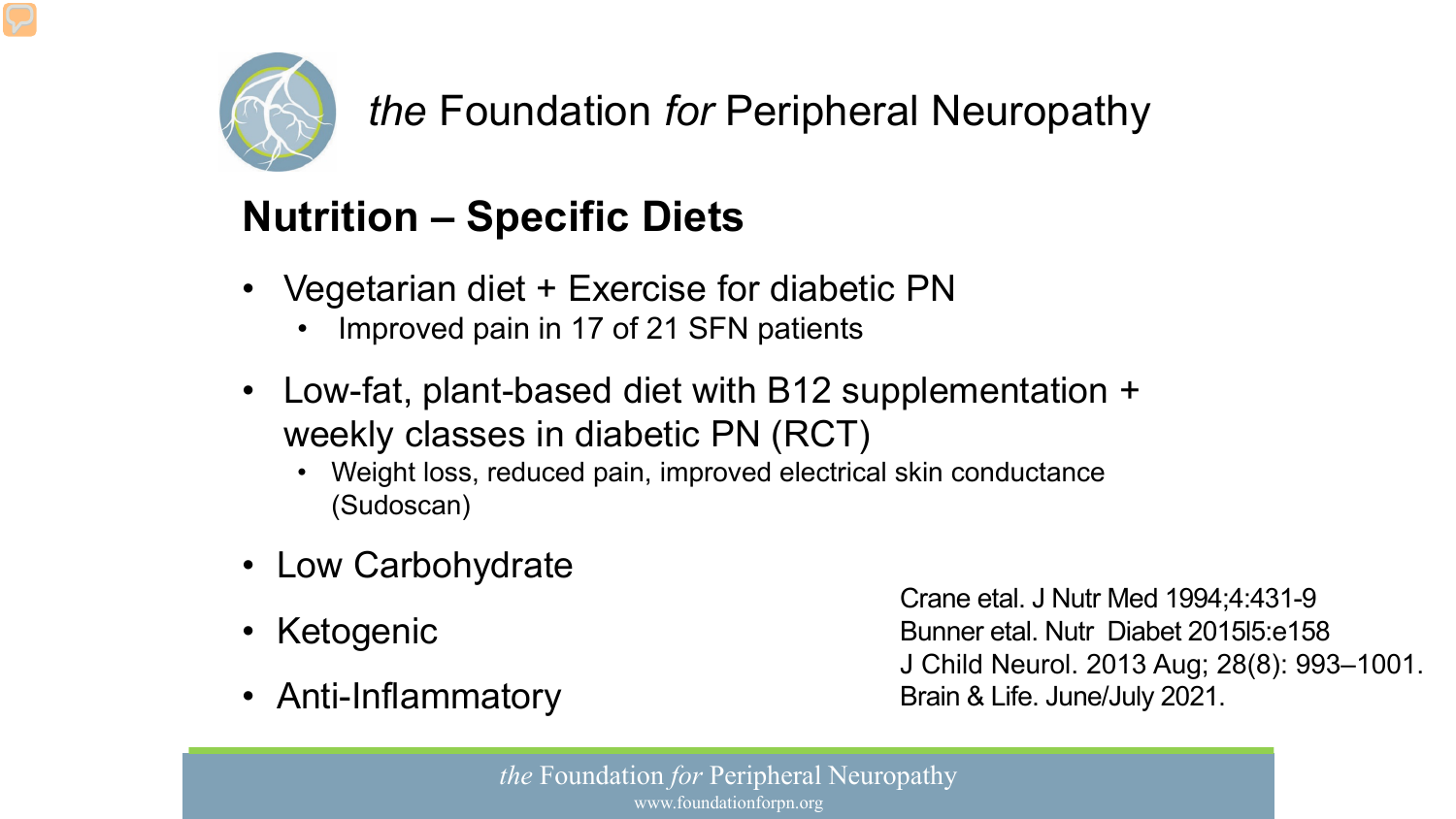

# **Thank You!**

*The* Foundation *for* Peripheral Neuropathy is a 501(c)3 organization that is dedicated to improving the lives of patients living with peripheral neuropathy.

- Learn more at [www.foundationforpn.org](http://www.foundationforpn.org/).
- $\Box$  Subscribe to our email distribution list.
- Questions? We're happy to help! Contact us at  $info@tffpn.org$ .